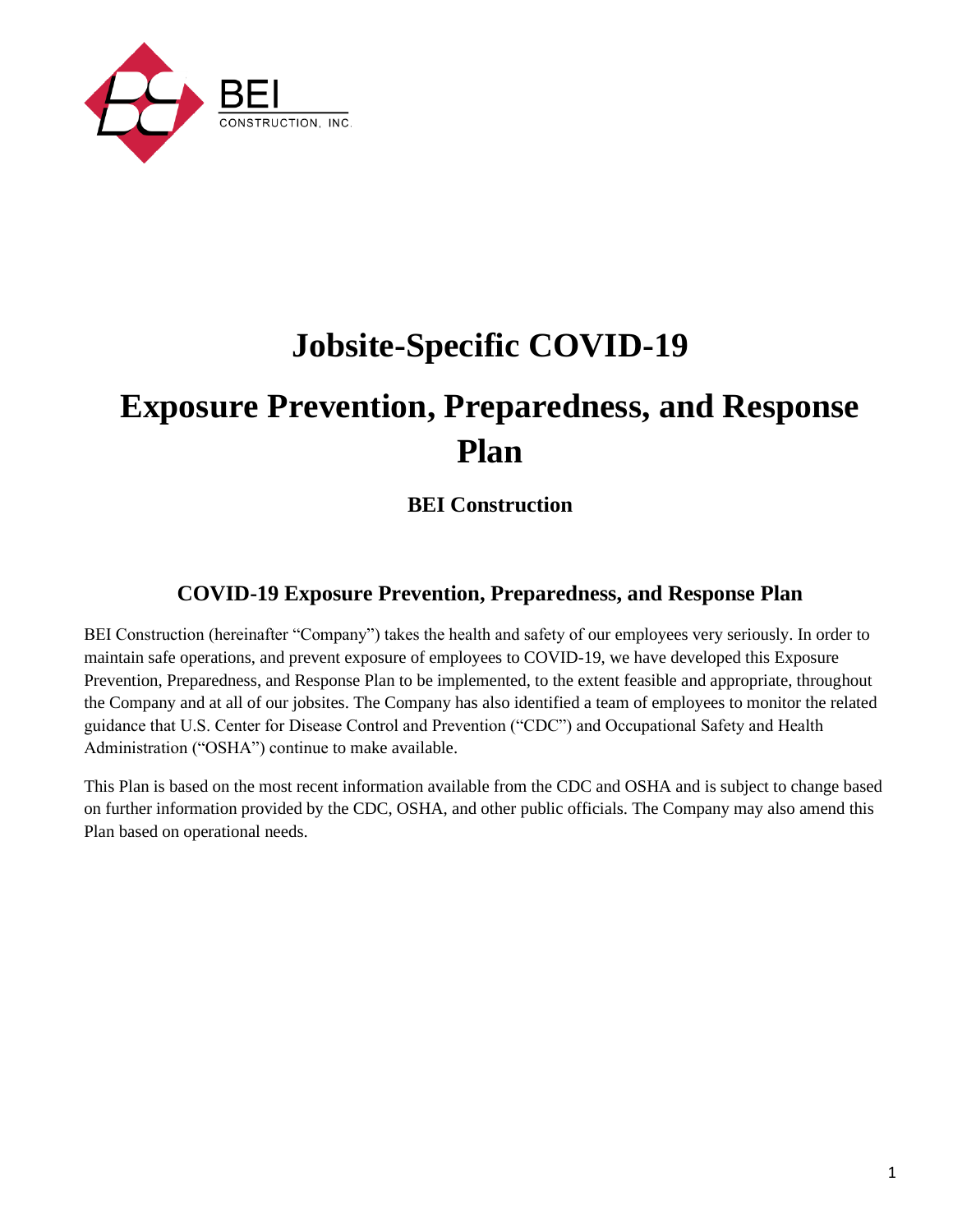

# **Table of Contents**

# **Plan Contacts**

**COVID-19 Safety Compliance Officer (SCO):** Name: Kirk Emge Safety Director Phone (510) 561-5311

#### **Human Resources:**

Name: Corey Robertson, HR Manager Phone: (682) 552-4149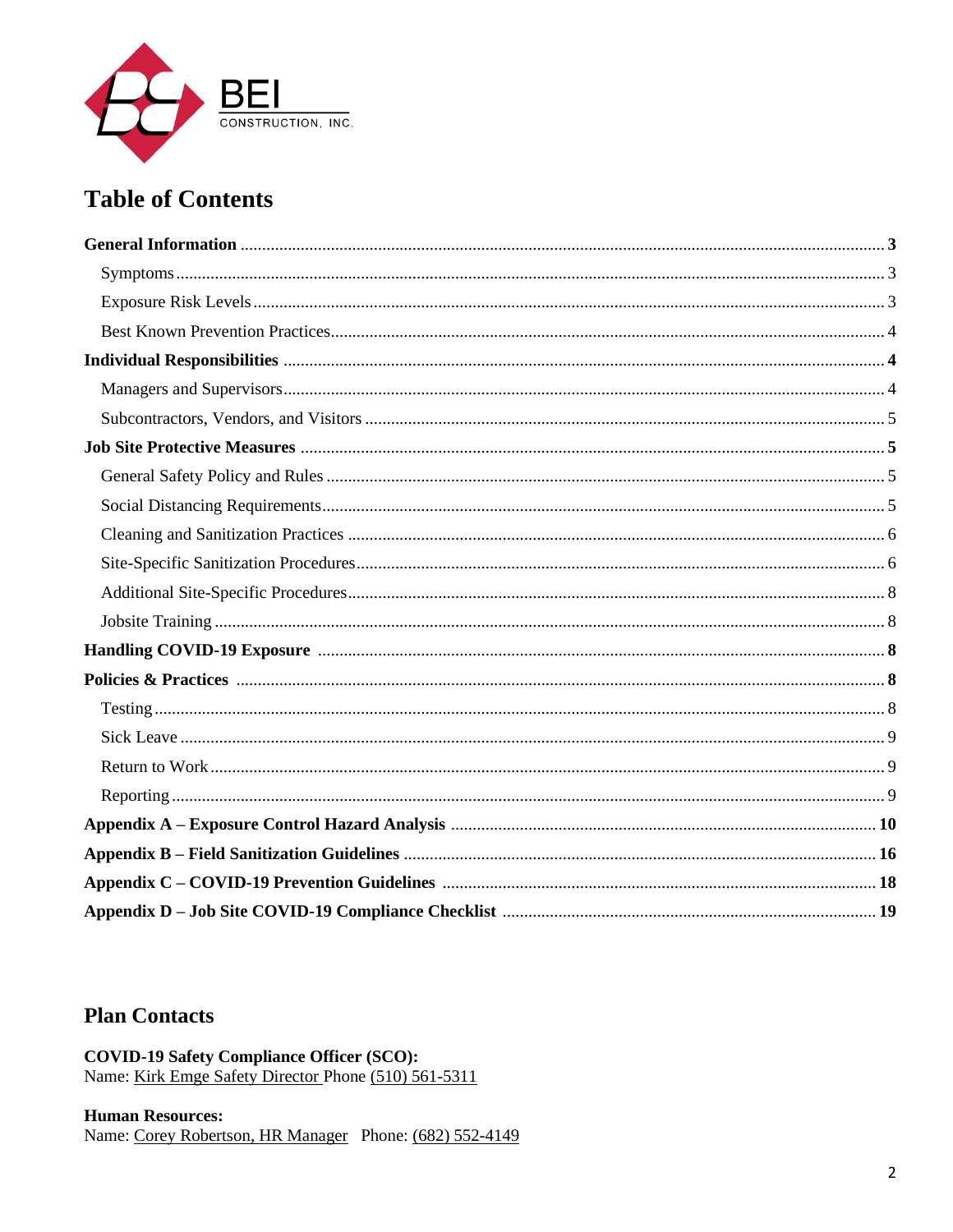

# **1. General Information**

In 2019, a novel coronavirus was identified as the cause of a disease outbreak. The virus is now known as the severe acute respiratory syndrome coronavirus 2 (SARS-CoV-2). The disease it causes is called coronavirus disease 2019 (COVID-19). COVID-19 is thought to spread mainly from person-to-person, including:

- Between people who are in close contact with one another (within about 6 feet).
- Through respiratory droplets produced when an infected person coughs or sneezes. These droplets can land in the mouths or noses of people who are nearby or possibly be inhaled into the lungs.

It may be possible that a person can get COVID-19 by touching a surface or object that has SARS-CoV-2 on it and then touching their own mouth, nose, or possibly their eyes, but this is not thought to be the primary way the virus spreads. People are thought to be most contagious when they are most symptomatic. Some spread might be possible before people show symptoms; there have been reports of this type of asymptomatic transmission with this new coronavirus, but this is also not thought to be the main way the virus spreads.

# **Symptoms**

Different strains of coronavirus have unique symptoms, but common symptoms of influenza include:

- Fever (temperature of 100.4°F or greater) Loss of taste or smell
- Shortness of breath or difficulty breathing Cough
- 
- 
- 
- 
- 
- Fatigue Sore throat
- Headache Runny or stuffy nose
- Muscle or body aches Nausea, vomiting or diarrhea

If you develop any of the above symptoms **do not go to work**. Call your supervisor and healthcare provider right away. Likewise, if you come into close contact with someone showing these symptoms, call your supervisor and healthcare provider right away.

# **Exposure Risk Levels**

There are varying degrees of risk exposure levels to COVID-19. Per OSHA recommendations, below are construction specific exposure risk levels.

| Very High | Category not applicable for most anticipated work tasks.                                                                                                                                                                                                        |
|-----------|-----------------------------------------------------------------------------------------------------------------------------------------------------------------------------------------------------------------------------------------------------------------|
| High      | Entering an indoor work site occupied by people such as other<br>$\bullet$<br>workers, customers, or residents suspected of having or known<br>to have COVID-19, including when an occupant of the site<br>reports signs and symptoms consistent with COVID-19. |
| Medium    | Tasks that require workers to be within 6 feet of one another.<br>Tasks that require workers to be in close contact (within 6 feet)<br>with customers, visitors, or members of the public.                                                                      |
| Low       | Tasks that allow employees to remain at least 6 feet apart and<br>involve little contact with the public, visitors, or customers.                                                                                                                               |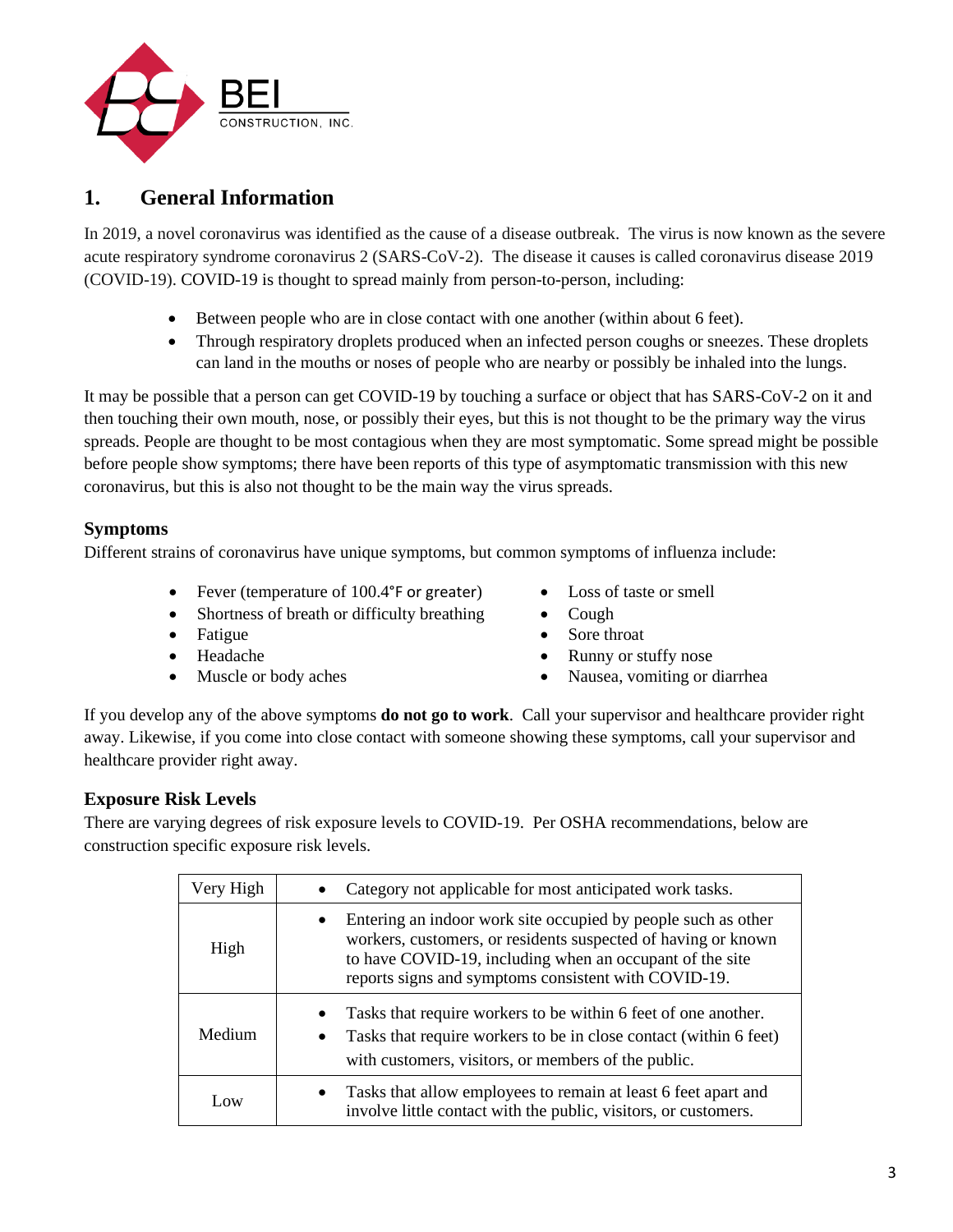

To classify workplace exposures, BEI will use the following definitions.

- COVID-19 Exposure: Being within six (6) feet of a COVID-19 case for a cumulative total of 15 minutes or greater in any 24 hours period within or overlapping with the "high-risk exposure period" regardless of face coverings used.
- High-Risk Exposure Period: Time period 1) for persons who develop COVID-19 symptoms from two (2) days before they first develop symptoms until 10 days after symptoms first appeared and 24 hours have passed with no fever (without aid form medication) and symptoms improved or 2) persons who test positive and never develop symptoms from two (2) days before until ten (10) days after the specimen for their first positive test was collected.
- Outbreak: Identified by a local Public Health Department or when there are three or more COVID-19 cases in an exposed workplace within a 14-day period.
- Exposed Workplace: Any work location, working area, or common area at work used or accessed by a COVID-19 case during the high-risk period, including bathrooms, walkways, hallways, aisles, break or eating areas and waiting areas.

BEI will defer to local Public Health Departments should local restrictions exceed those as outlined in this plan.

# **Best Known Prevention Practices**

- Maintain social distance of 6 feet from others whenever possible and limit gatherings to 10 people or fewer.
- Cover your mouth and nose with a face covering in a public setting or within proximity to others.
- Cover your mouth and nose when you cough or sneeze. Throw tissue away and wash hands.
- Clean your hands often. When available, wash your hands with soap and warm water, and scrub all skin surfaces for 20 seconds. When soap and water are not available, alcohol-based disposable hand wipes or gel sanitizers containing at least 60% alcohol may be used.
- Avoid touching your eyes, nose, or mouth with unwashed hands.
- Clean and disinfect objects and surfaces you touch.
- Stay home when you are sick or have flu-like symptoms and check with a health care provider when needed.
- Avoid close contact with individuals who are sick.

# **2. Individual Responsibilities**

All personnel are expected to follow practices as set forth in this COVID-19 Exposure Prevention, Preparedness, and Response Plan. Employees should immediately report to their manager or supervisor if they witness in others or personally experience any signs or symptoms of COVID-19. Symptomatic individuals should immediately leave the jobsite and isolate and/or seek medical care. Specific questions about this plan or COVID-19 should be directed to Safety or Human Resources.

# **Managers and Supervisors**

Managers and supervisors are responsible for following and enforcing the COVID-19 Exposure Prevention, Preparedness, and Response Plan. This involves adhering to jobsite safety practices in a role model capacity. All managers and supervisors must be familiar with this plan and reference it to answer general employee questions. Below are specific responsibilities:

• Ensure employees and visitors sign-in upon arrival; individuals displaying signs or symptoms of COVID-19 should be turned away.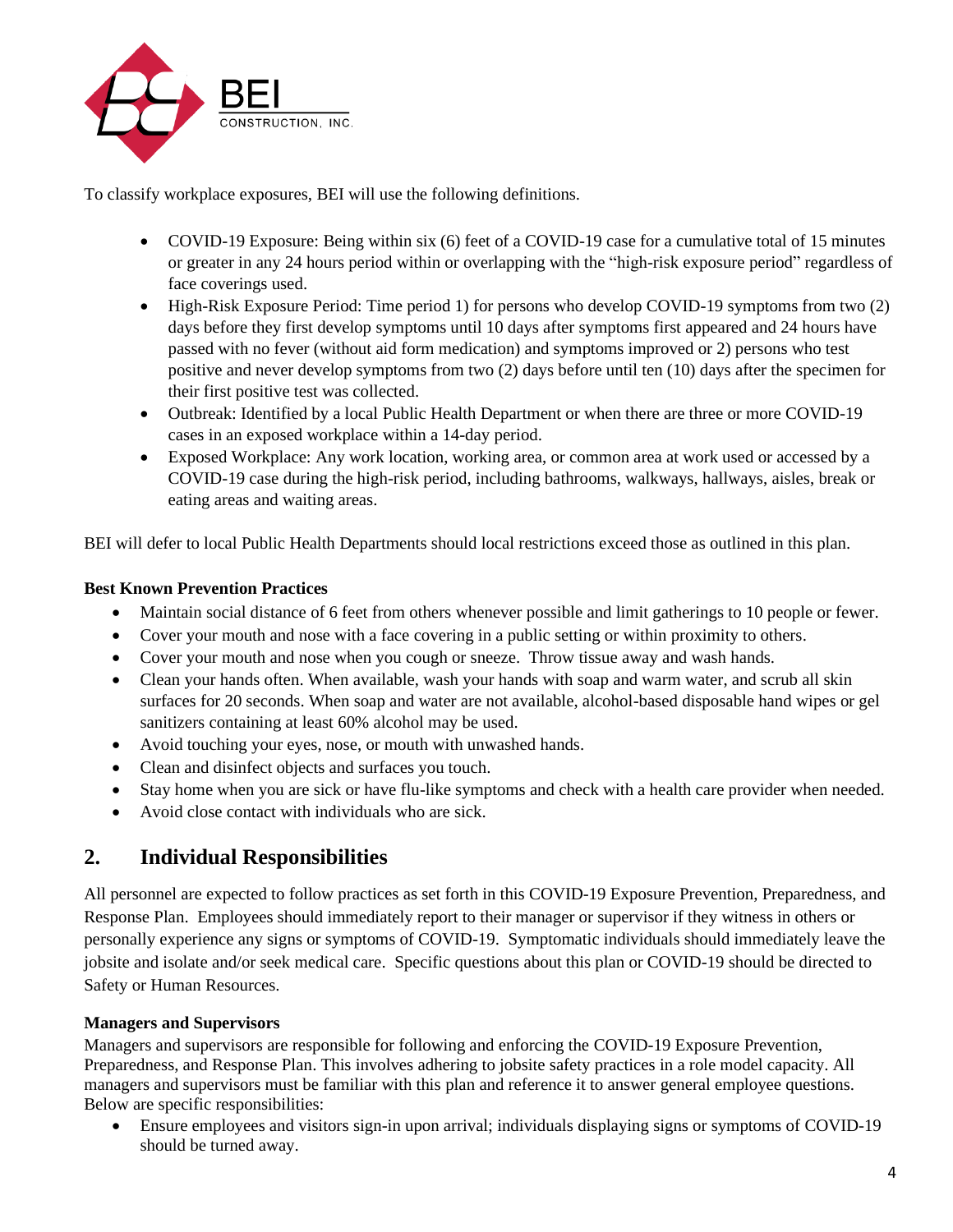

- Ensure employees and visitors wear a face covering and maintain social distance.
- Ensure compliance of all jobsite safety policies & practices.
- Address safety violations immediately and report persistent and/or concerning violations to Safety.

## **Subcontractors, Vendors, and Visitors**

Subcontractors, vendors, and visitors must comply with this COVID-19 Exposure Prevention, Preparedness, and Response Plan. This involves wearing a face covering, practicing social distancing, and adhering to all jobsite safety practices. All personnel entering the designated boundaries of our projects must sign-in and follow every required protocol or will be asked to leave the premises. Individuals displaying signs or symptoms of COVID-19 will not be allowed to enter the job premises.

# **3. Job Site Protective Measures**

# **General Safety Policies and Rules**

- All employees/contractors/visitors must wear face coverings.
- Any employee/contractor/visitor showing symptoms of COVID-19 will be asked to leave the jobsite and return home.
- Provide personal protective equipment (PPE) specifically for use in construction, including gloves, goggles, face shields, and face coverings as appropriate for the activity being performed. Face Coverings must be worn in compliance with Section 5 of the Health Officer's Order, dated April 17, 2020, or any subsequently issued or amended order.
- Ensure that employees are trained in the use of PPE. Maintain and make available a log of all PPE training provided to employees and monitor all employees to ensure proper use of the PPE.
- The sharing of PPE of any kind is prohibited.

# **Social Distancing Requirements**

- Stagger stop and start times for shift schedules to reduce the quantity of workers at the jobsite at any one time to the extent feasible.
- Stagger trade-specific work to minimize the quantity of workers at the jobsite at any one time.
- Eliminate all unessential visitors to jobsites.
- Require social distancing by maintaining a minimum six-foot distance between workers at all times, except as strictly necessary to carry out a task associated with the project.
- Strictly control "high-risk areas" where workers are unable to maintain minimum six-foot social distancing and prohibit or limit use to ensure that minimum six-foot distancing can easily be maintained between workers.
- Eliminate or minimize worker exposure to public and visitors from work areas.
- Prohibit gatherings of any size on the jobsite, except for safety meetings or as strictly necessary to carry out a task associated with the project.
- Minimize interactions and maintain social distancing with all site visitors, including delivery workers, design professional and other project consultants, government agency representatives, including building and fire inspectors, and residents at residential construction sites.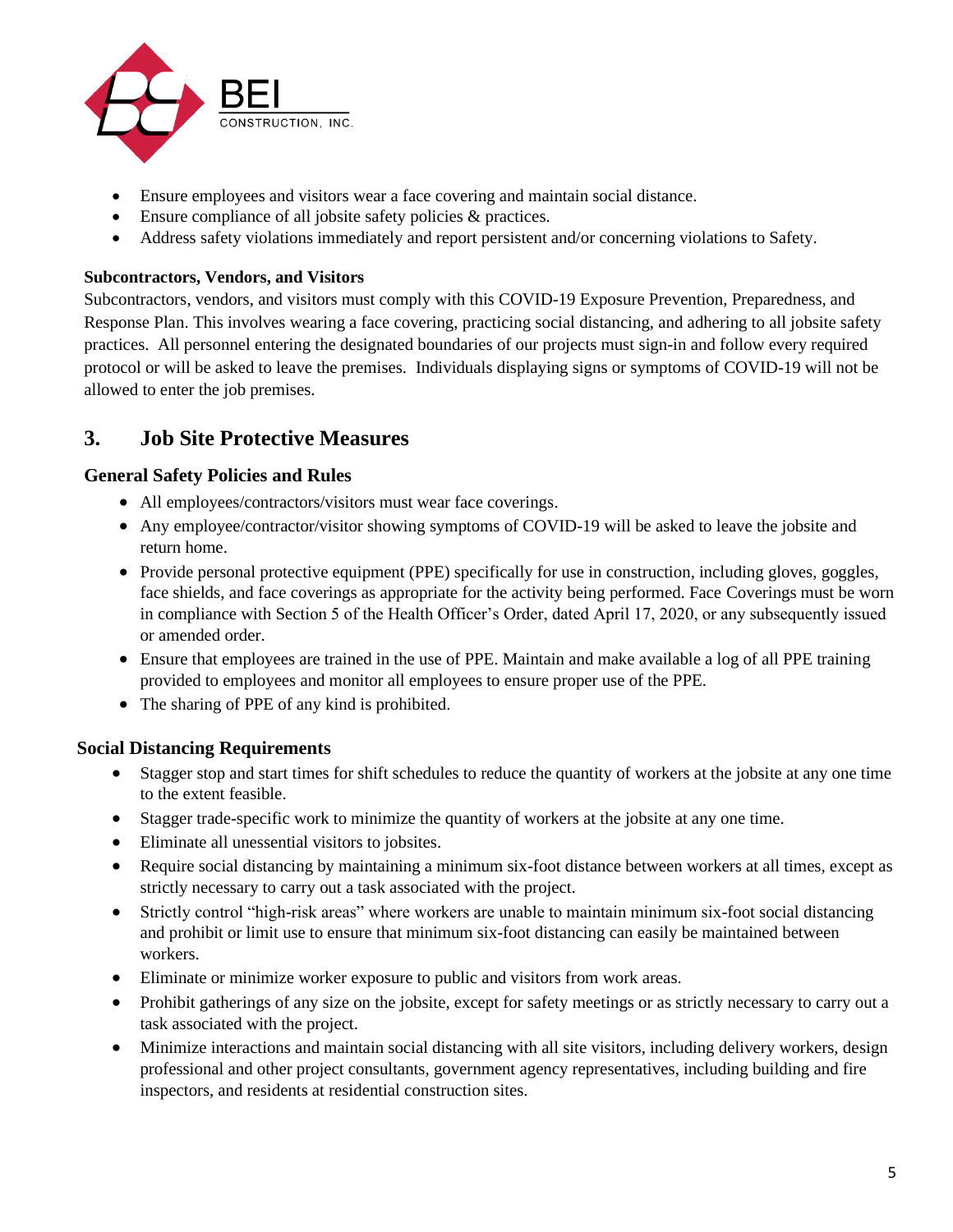

- Prohibit workers from using others' phones, tools, or equipment whenever possible. Any work tools or equipment that must be used by more than one worker must be cleaned with disinfectants that are effective against COVID-19 before use by a new worker
- Maintain a daily attendance log of all workers and visitors that includes contact information, including name, address, phone number, and email.
- Post a notice in an area visible to all workers and visitors instructing workers and visitors per Appendix A.

# **Cleaning and Sanitization Practices:**

- Frequently clean and sanitize, in accordance with CDC guidelines, all high-traffic and high-touch areas including, at a minimum: meeting areas, jobsite lunch and break areas, entrances and exits to the jobsite, jobsite trailers, hand-washing areas, tools, equipment, jobsite restroom areas, stairs, elevators, and lifts.
- Establish a cleaning and decontamination protocol prior to entry and exit of the jobsite and post the protocol at entrances and exits of jobsite.
- Supply all personnel performing cleaning and sanitization with proper PPE to prevent them from contracting COVID-19. Employees must not share PPE.
- Establish adequate time in the workday to allow for proper cleaning and decontamination including prior to starting at or leaving the jobsite for the day.
- Prohibit all carpooling to and from the jobsite except by workers living within the same household unit, or as necessary for workers who have no alternative means of transportation.
- Provide water, which should be provided in single-serve containers. Prohibit any sharing of any food or beverage and if sharing is observed, the worker must be sent home for the day.
- The use of microwaves, water coolers, and other similar shared equipment is prohibited.
- Where access to running water for hand washing may be impracticable. In these situations, the Company will provide, if available, alcohol-based hand sanitizers and/or wipes.
- Any work tools or equipment that must be used by more than one worker must be cleaned with disinfectants before use by a new worker.
- Place wash stations or hand sanitizers that are effective against COVID-19 at entrances to the jobsite and in multiple locations dispersed throughout the jobsite as warranted.

# **Site Specific Sanitization Procedures**

- Supervision shall ensure adequate toilet and hand washing facilities are available based on a 20 to 1 ratio or fraction thereof. Toilets are 20 to 1 per sex or fraction thereof.
- Toilet facilities shall be pumped on a (daily/48hr/weekly) cycle and sanitized at the end of each shift. Restrooms must have alcohol based antibacterial hand sanitizer available.
- Supervision should make every effort to provide toilet paper and disposable hand towels to individual employees (1 roll per person as needed, etc.)
- Employees shall avoid using of community-use toilet paper and hand towels.
- Employees shall wash their hands with soap and water for a minimum of twenty seconds after visiting toilet facilities. Employees observed not following hand washing requirements will be removed from the project.
- Employees shall ensure that all PPE is kept clean and in serviceable condition.
- Hard hats shall be sanitized at the end of each shift. See attached Field Sanitization Guidelines.
- Safety glasses should be cleaned regularly throughout the shift with approved Isopropyl wipes including the frame and stems.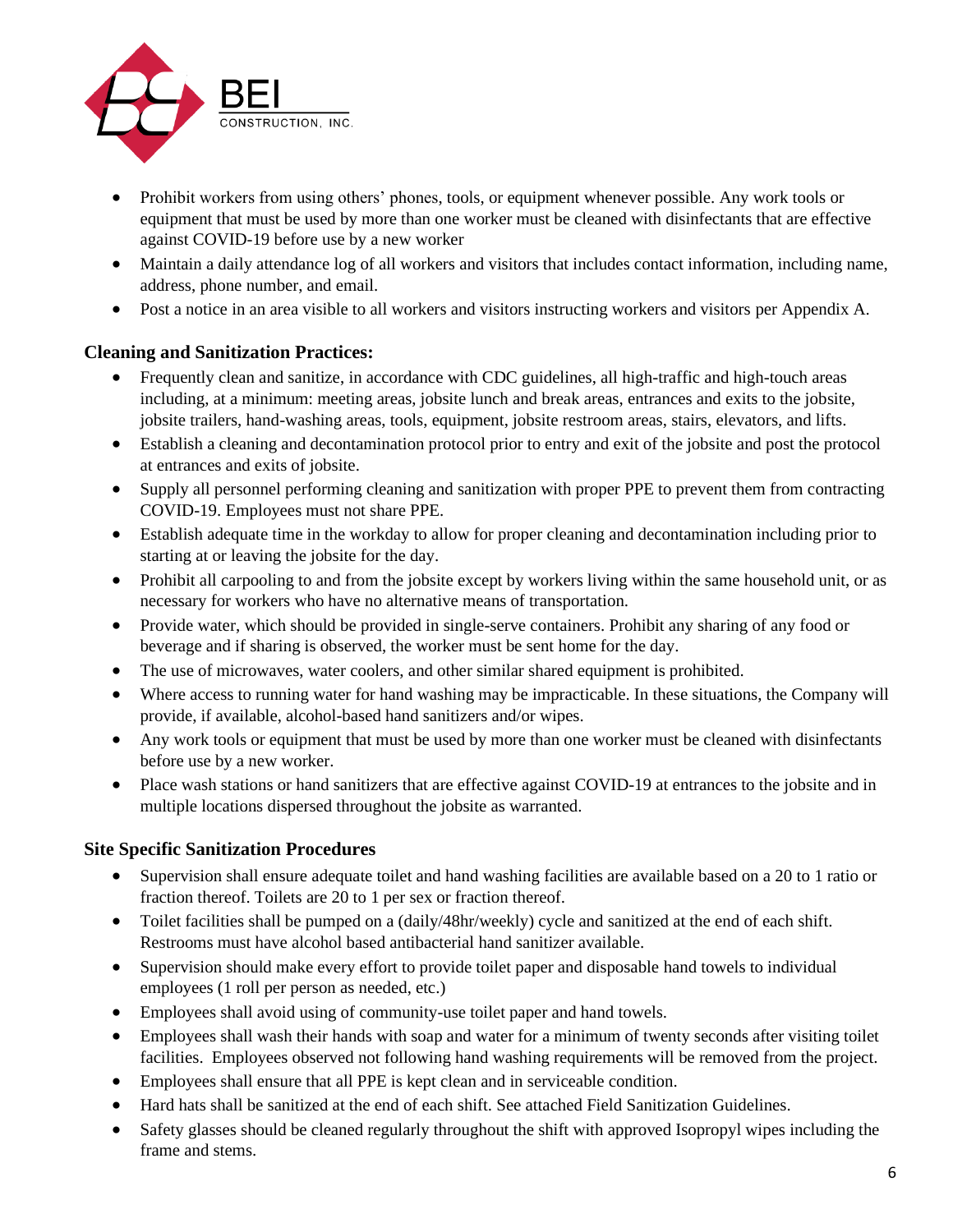![](_page_6_Picture_0.jpeg)

- Gloves shall be new at the beginning of the shift and replaced at each break or after touching common use surfaces. Gloves shall be sanitized at the end of each shift. See attached Field Sanitization Guidelines.
- Disposable Latex or Nitrile gloves may be used as outer covering for cut resistant or leather gloves but must be disposed of after each use.
- Ear plugs must be inserted or removed with clean washed hands and replaced daily or if dropped on the ground or other surface.
- Muff type hearing protection must be cleaned before each use and after being dropped or laid down on any common use surface.
- Vests or other high visibility garments should be sanitized at the end of each shift. See attached Field Sanitization Guidelines.
- Fall protection equipment shall be wiped down with soap and water after each use. See attached Field Sanitization Guidelines.
- Face masks or face shields shall be wiped down with soap and water or other disinfecting agent prior to and after each use.
- Face masks or shields will be issued to the individual employee and shall not be shared. See attached Field Sanitization Guidelines for more information.
- Respiratory protection equipment will be in STRICT accordance with CCR, Title 8, Section 5144.
- First Aid Kits shall be sanitized after every use following CDC guidelines for Sanitizing equipment: Clean:
	- o Wear disposable gloves to clean and disinfect.
	- o Clean surfaces using soap and water, then use disinfectant.
	- o Cleaning with soap and water reduces number of germs, dirt and impurities on the surface. Disinfecting kills germs on surfaces. Disinfect:
	- o Recommend use of EPA-registered household disinfectant.
	- o Follow the instructions on the label to ensure safe and effective use of the product.
	- o Many products recommend:
	- o Keeping surface wet for a period of time (see product label).
	- o Precautions such as wearing gloves and making sure you have good ventilation during use of the product.
- First Aid Response:
	- o First Aid responder shall ensure they are wearing appropriate PPE before for responding and:
		- **Ensure injured personnel are wearing appropriate PPE as required on the project.**
		- Log information of incident, injury, person involved for future reference.
		- **•** Determine if treatment is first aid only. If patient feels ill or requires any treatment beyond basic first aid, they will require evaluation by a medical professional.
		- **Ensure that all precautions are taken to prevent transfer of possible infectious disease by following** guidelines in this document.
		- Wipe down first aid kit as a precaution before opening.
		- **•** Perform basic First Aid procedures in a clean, well ventilated environment.
		- **•** Disinfect all PPE and materials utilized
		- Disinfect First Aid Kit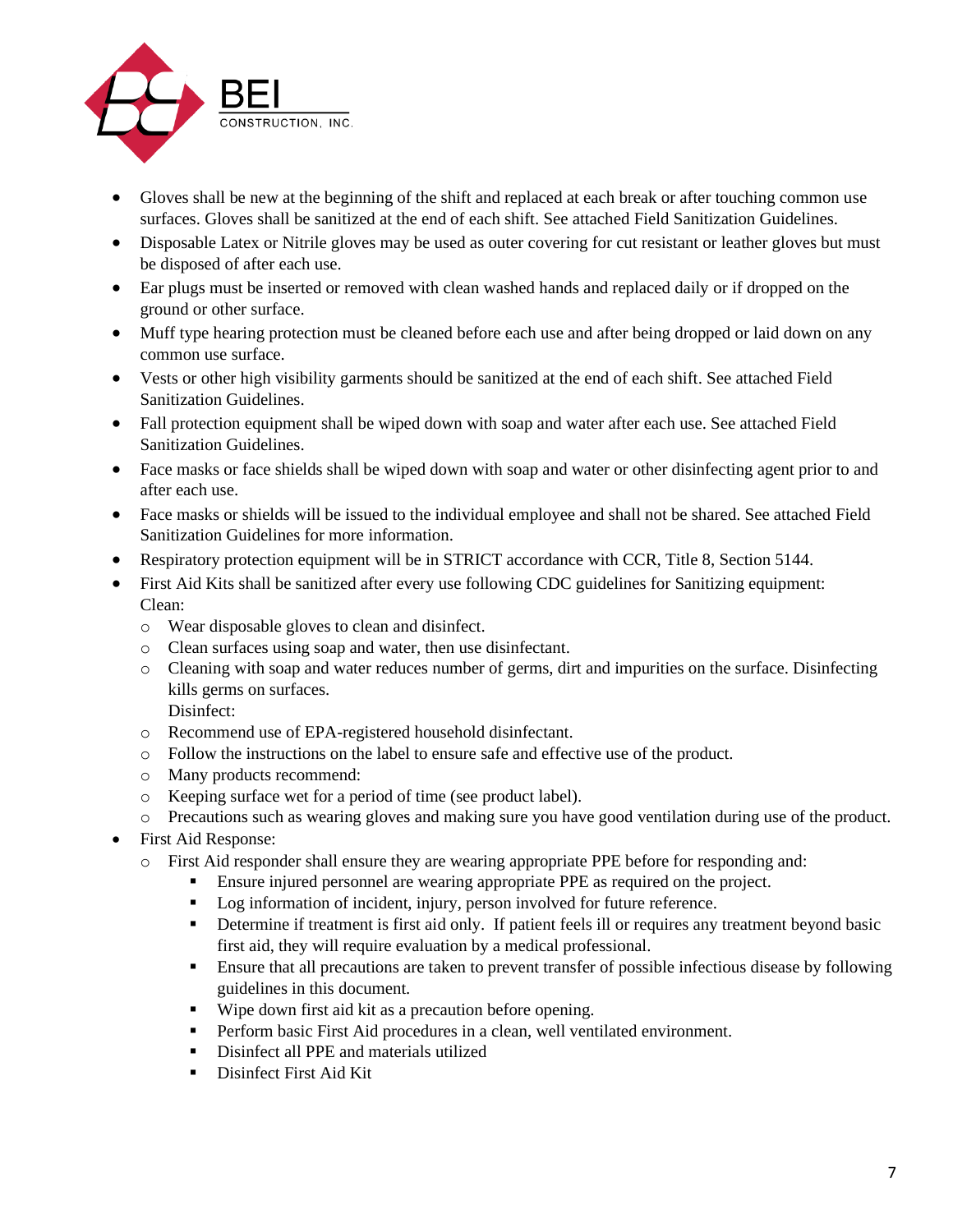![](_page_7_Picture_0.jpeg)

# **Additional Site-Specific Procedures**

- Stairs shall be used for travel and encouraged for use when possible, but not required. Look for designated up and down stairwells to allow for proper distancing.
- Passenger Elevators Follow guidelines on occupancy. Posters or information should be posted on elevators. Referring to their site-specific safety plan:
- Passenger Elevators has increased usage to be 5 elevators per building. The total number of persons riding in an elevator shall be limited to two (2), or as delineated in your pre task plans. Freight Elevators - The total number of persons riding in an elevator shall be limited to three (3), or as delineated in your pre task plans.
- Passengers shall face away from one another while riding elevator.
- All Elevator cleaning will be scheduled and tracked.

# **Jobsite Training**

All BEI Construction employees should be trained and familiar with the COVID-19 Exposure Prevention, Preparedness, and Response Plan. Training on jobsite protective measures include:

- Sanitation, hand washing and proper hygiene
- Social distancing requirements and compliance expectations
- The various administrative controls and tools being used
- Signs and symptoms to be aware of and how to report signs of illness
- Stay at home if you are sick
- Stop work authority

# **4. Handling COVID-19 Exposure**

Employees should report COVID-19 exposure risks to managers or supervisors. Once a COVID-19 risk exposure has been reported, managers and supervisors should perform the following steps:

- 1. **Isolate** symptomatic COVID-19 employee from other individuals.
- 2. **Contact** Safety for next steps; contact Human Resources if Safety is unavailable.
- 3. **Investigate** by interviewing individuals identified as having been at medium risk exposure.
- 4. **Send** affected employees to test/quarantine with testing and benefits information received from HR.
- 5. **Notify** appropriate parties with a Project Exposure Notice received from Safety.

# **5. Policies & Practices**

## **Testing**

COVID-19 testing for potential and confirmed exposures in the workplace will be provided at no cost to employees during regular work hours. In the event of an outbreak, COVID-19 testing will be provided to all employees at the exposed workplace except for employees who were not present during the period of the outbreak. Outbreak case employees will be tested again one week later with continuous testing of employees who remain at the workplace each week thereafter until no new COVID-19 cases are detected for a 14-day period. Human Resources will provide testing location options to identified employees after each exposure.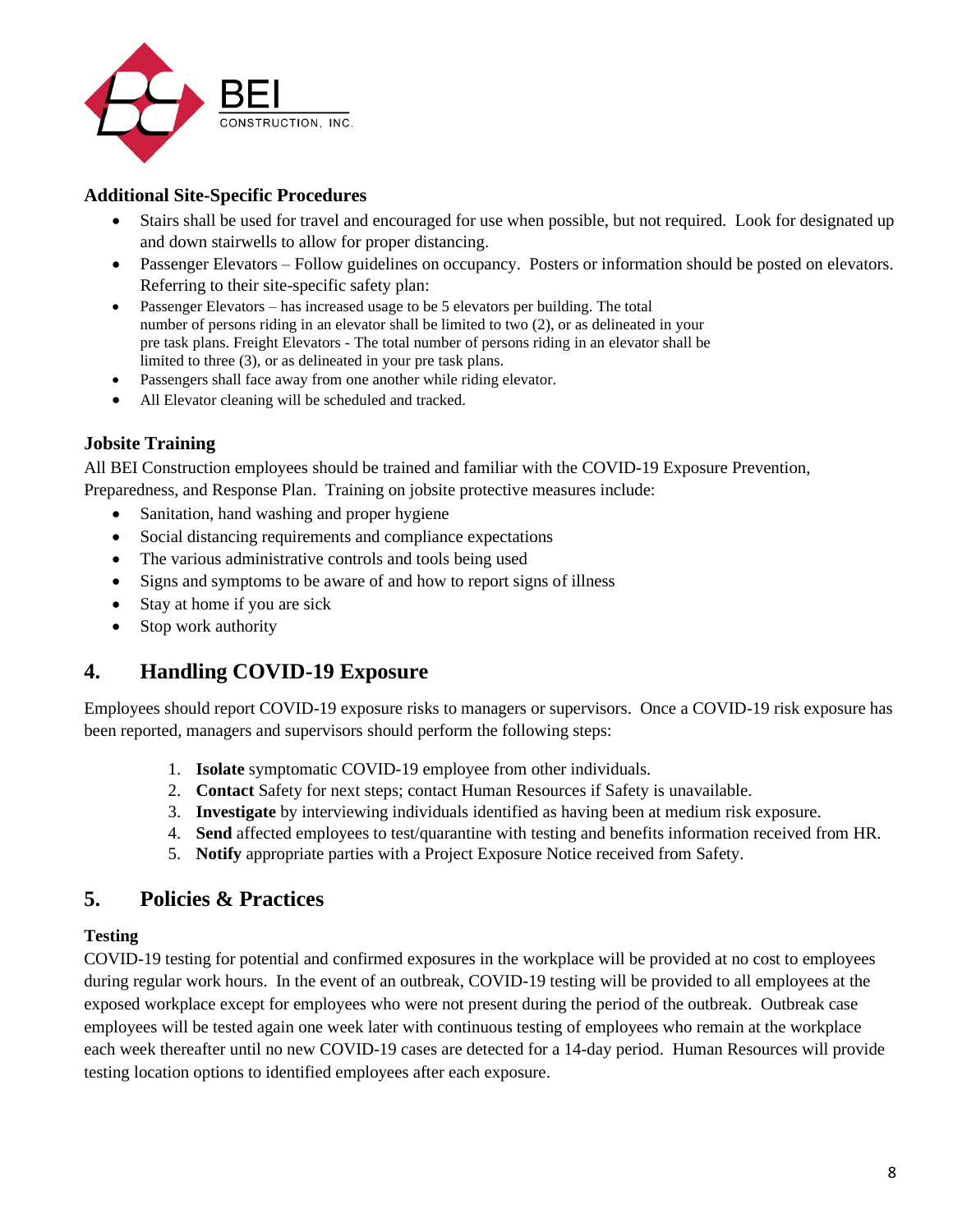![](_page_8_Picture_0.jpeg)

## **Sick Leave**

Due to the expiration of the Families First Coronavirus Response Act (FFCRA) on December 31, 2020, employees are no longer entitled to paid time off through provisions of the Act. January 1, 2021 moving forward, union employees will receive unpaid time off and non-union employees may use accrued sick or vacation hours for time off related to COVID-19.

## **Benefits**

California's Employment Development Department (EDD) offers income replacement to eligible employees for COVID-19 time off through programs such as State Disability Insurance (SDI), Paid Family Leave (PFL), and Unemployment Insurance (UI). Information related to state administered benefits can be found at https://edd.ca.gov/ or provided by Human Resources upon request.

## **Return to Work**

BEI will follow local Public Health Department guidance on employee return to work following COVID-19 infections and exposures.

## **Reporting**

BEI will report COVID-19 cases, including outbreaks of 3 or more cases in a workplace in a 14-day period and 20 or more cases in a 30-day period, to local Public Health Departments as required by local ordinance. BEI will contact the local Public Health Department immediately, and in no case more than 48 hours, after learning of 3 or more COVID-19 cases in the workplace to obtain guidance on preventing further spread of COVID-19 in the workplace.

Additionally, BEI will maintain a record and track all COVID-19 cases. All employee medical information related to COVID-19 will remain confidential. Serious illness or death as a result of COVID-19 will be immediately reported to the nearest CAL/OSHA office.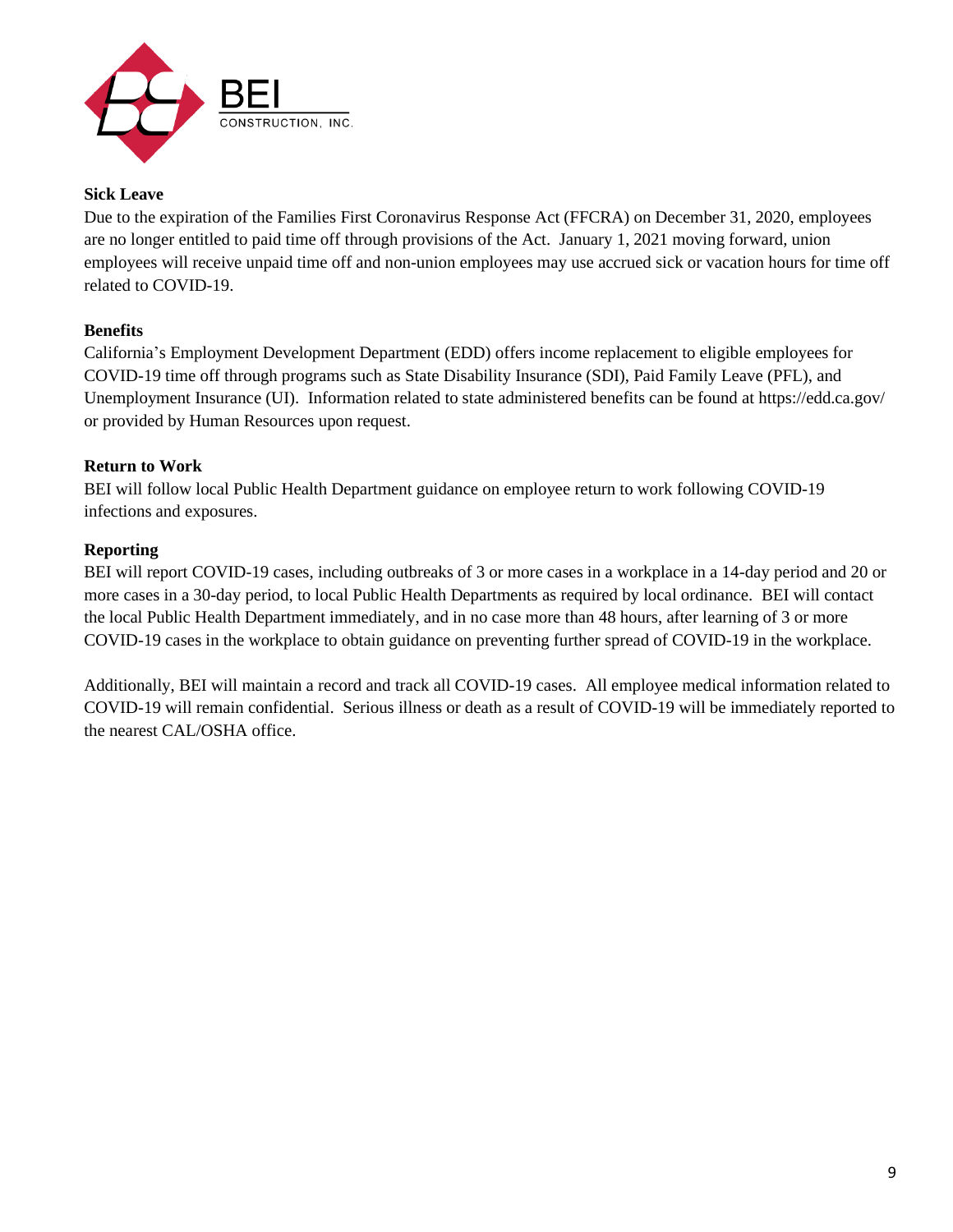![](_page_9_Picture_0.jpeg)

# **Appendix "A" COVID-19 Exposure Control Job Hazard Analysis**

| <b>Task</b>    | <b>Hazard</b>            | <b>Controls</b>                                                                                                                                                                                                                                                                               |
|----------------|--------------------------|-----------------------------------------------------------------------------------------------------------------------------------------------------------------------------------------------------------------------------------------------------------------------------------------------|
| <b>General</b> | <b>COVID-19 Exposure</b> | No employee should report to work if they are                                                                                                                                                                                                                                                 |
|                |                          | experiencing any symptoms associated with the                                                                                                                                                                                                                                                 |
|                |                          | COVID-19 virus.                                                                                                                                                                                                                                                                               |
|                |                          | Where possible establish alternate days or extra shifts to<br>reduce total workers on project.                                                                                                                                                                                                |
|                |                          | Coordinate and communicate with general contractors<br>about their exposure control plan regarding, large<br>gatherings (maintain social distancing) and promoting<br>best practices.                                                                                                         |
|                |                          | If an employee has had a known exposure to or, has<br>been in contact with someone who is symptomatic or<br>has been diagnosed with the COVID-19 virus, he or she<br>will not be allowed onto the project and must follow<br>current CDC guidelines.                                          |
|                |                          | Employees who appear to have symptoms associated<br>with the COVID-19 virus will be removed from the<br>project and not allowed to return until cleared by<br>their medical provider.                                                                                                         |
|                |                          | Employees who have been determined to be eligible to<br>work remotely and can accomplish his or her<br>responsibilities will not be allowed on-site without<br>approval from their respective manager.                                                                                        |
|                |                          | Essential employees who must be on-site will follow the<br>CDC guidelines of social distancing $(6')$ . This includes<br>accessing and egressing the project through designated<br>entry and exit points.                                                                                     |
|                |                          | Employees are to wash their hands with soap and water<br>before and after touching their face or eyes, eating or<br>drinking, after smoking, after sneezing, blowing nose,<br>coughing, using toilet facilities or removing their<br>gloves. Workers should refrain from touching their face. |
|                |                          | Field leadership should provide a lined trash receptacle<br>and designate it for disposal of any leftover food or trash<br>from lunch/meal containers or used PPE.                                                                                                                            |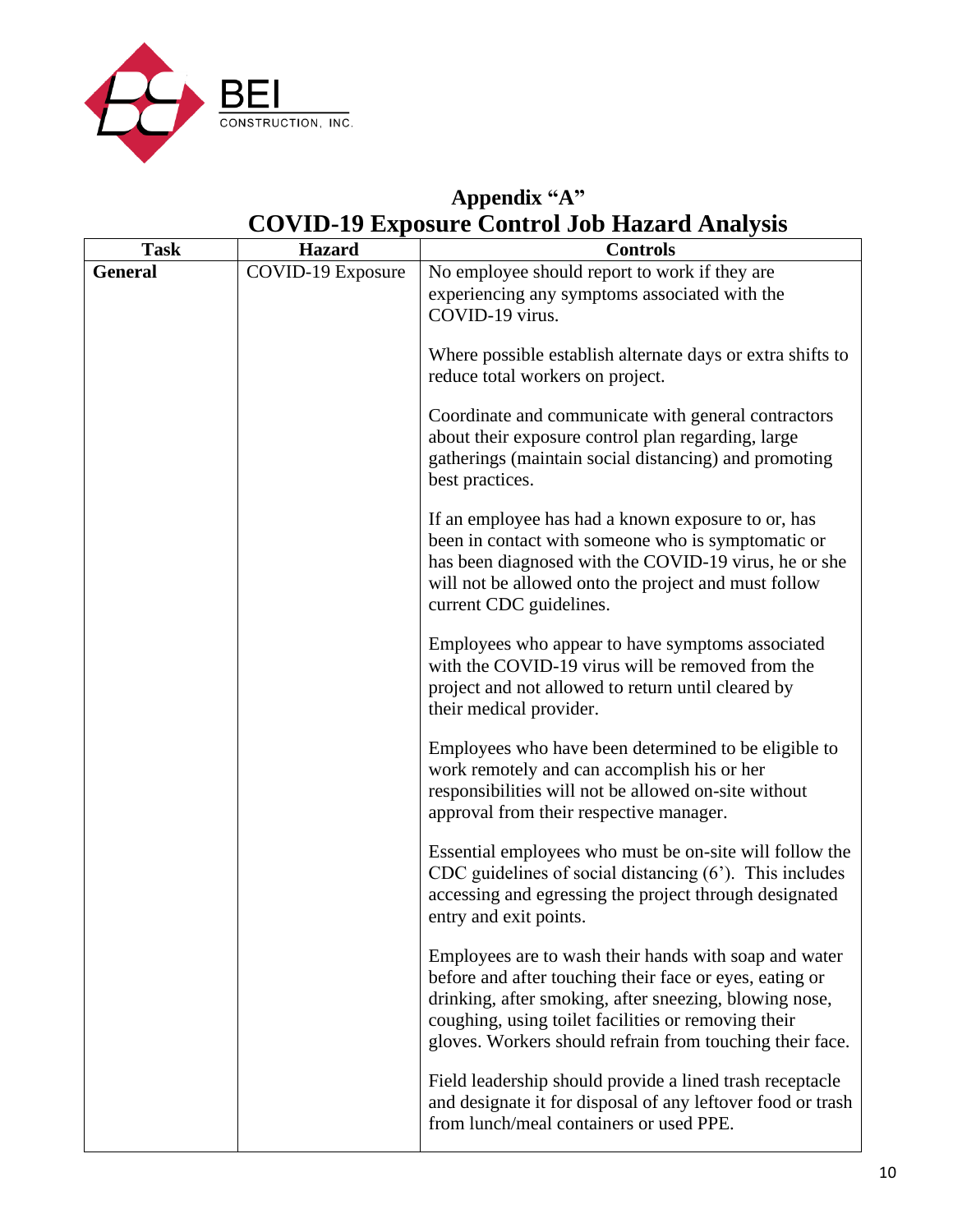![](_page_10_Picture_0.jpeg)

|                                                   |                   | Field leadership should provide lined PPE containers for<br>vests and gloves that shall be delivered to a designated<br>location for cleaning or replacement at the end of each<br>shift.<br>All liners must be disposed of at the end of each shift by<br>personnel in protective PPE.                                                                                                                                                                                                                                                           |
|---------------------------------------------------|-------------------|---------------------------------------------------------------------------------------------------------------------------------------------------------------------------------------------------------------------------------------------------------------------------------------------------------------------------------------------------------------------------------------------------------------------------------------------------------------------------------------------------------------------------------------------------|
|                                                   |                   | No sharing of food will be allowed.                                                                                                                                                                                                                                                                                                                                                                                                                                                                                                               |
| <b>Meetings</b><br>(Tailgate/Stretch<br>$&$ Flex) | COVID-19 Exposure | Communicate CDC, WHO, and county health<br>organizations guidelines, mandates, or directives, daily.                                                                                                                                                                                                                                                                                                                                                                                                                                              |
|                                                   |                   | All mass, all-hands type meetings shall be avoided.                                                                                                                                                                                                                                                                                                                                                                                                                                                                                               |
|                                                   |                   | Tailboard/Daily Huddle meetings shall be held outdoors<br>when possible and all persons shall maintain a minimum<br>of 6' separation.                                                                                                                                                                                                                                                                                                                                                                                                             |
|                                                   |                   | Attendance rosters and sign-in sheets shall be<br>discontinued. In lieu of these, the Managers shall take a<br>photo of the group to document attendance.                                                                                                                                                                                                                                                                                                                                                                                         |
|                                                   |                   | Project coordination meetings shall be limited to call-in<br>or online when possible.                                                                                                                                                                                                                                                                                                                                                                                                                                                             |
|                                                   |                   | Meeting attendance shall be limited to $\langle 10 \rangle$ persons and<br>shall be conducted in an area where the 6' social<br>distancing can be maintained.                                                                                                                                                                                                                                                                                                                                                                                     |
|                                                   |                   | General Foremen shall provide Foremen with necessary<br>information to pass on to their respective crews.                                                                                                                                                                                                                                                                                                                                                                                                                                         |
|                                                   |                   | Foreman shall ensure that employees are able to<br>maintain the 6' social distancing requirement when<br>working or taking breaks.                                                                                                                                                                                                                                                                                                                                                                                                                |
| <b>Project</b><br><b>Access/Egress</b>            | COVID-19 Exposure | Possible Methods to avoid exposures: Take<br>temperatures of all employees prior to allowing on site.<br>Until hands free temperature devices are available,<br>employees are to provide personal temperature devices<br>and validate non-fever conditions $\left( < 100.0 \right)$ degrees per<br>CDC guidelines) to the job site supervision at the job<br>site. If temperature exceeds 100.0 degrees per CDC<br>guidelines, you will not be permitted on the project.<br>Ensure social distancing is implemented while taking<br>temperatures. |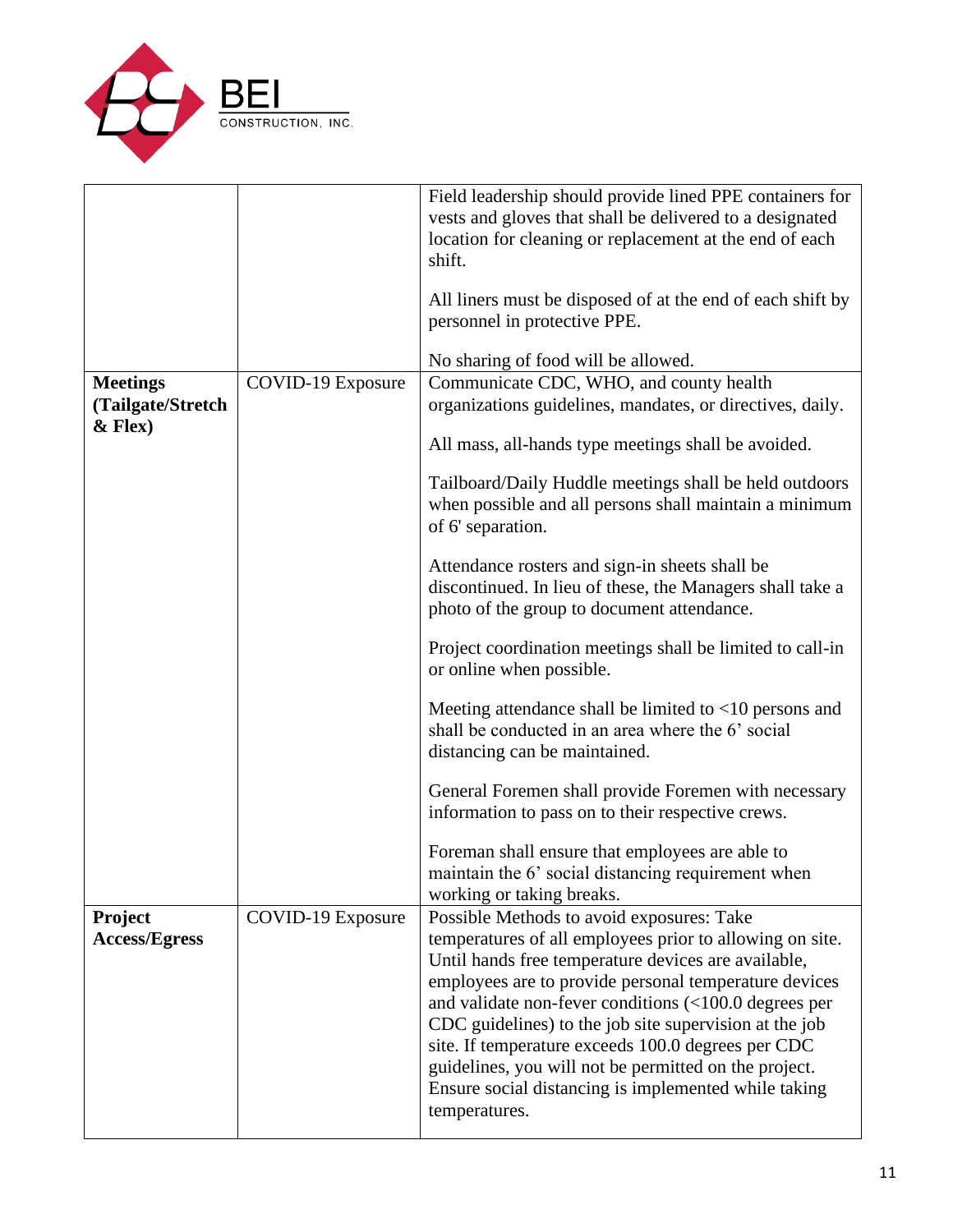![](_page_11_Picture_0.jpeg)

|                                      |                   | Stretch & Flex activities must occur at the crew level<br>and in an area where the 6' social distancing<br>requirement can be met.                                                                                           |
|--------------------------------------|-------------------|------------------------------------------------------------------------------------------------------------------------------------------------------------------------------------------------------------------------------|
|                                      |                   | Project leadership shall work with client/owner<br>representatives to schedule work activities and shift<br>schedules to minimize required on-site personnel and<br>trade stacking.                                          |
|                                      |                   | Site supervision will ensure any lunch or break areas<br>can accommodate social distancing requirement (6').<br>This area must be cleaned and disinfected after each use.<br>See attached Field Sanitization Guidelines.     |
|                                      |                   | Site supervision will coordinate with client/owner<br>representatives to designate entry/exit routes in<br>order to eliminate bottlenecks in line while also<br>maintaining social distancing requirements.                  |
|                                      |                   | Projects where employees are required to enter or exit<br>through areas open to the general public shall minimize<br>their time in those areas and maintain the 6' social<br>distancing requirement.                         |
|                                      |                   | Employees required to utilize man-lifts to access decks<br>will limit capacity to 3 people (excluding operator) and<br>avoid close contact with other personnel.                                                             |
|                                      |                   | Supervision to discourage the use of man-lifts when<br>stairs are available.                                                                                                                                                 |
| <b>Personal</b><br><b>Protective</b> | COVID-19 Exposure | Employees shall ensure that all PPE is kept clean and in<br>serviceable condition.                                                                                                                                           |
| <b>Equipment Use</b>                 |                   | Hard hats shall be sanitized at the end of each shift. See<br>attached Field Sanitization Guidelines.                                                                                                                        |
|                                      |                   | Safety glasses should be cleaned regularly throughout<br>the shift with approved Isopropyl wipes including the<br>frame and stems. See Appendix "B" for "Field<br>Sanitization Guidelines".                                  |
|                                      |                   | Gloves shall be new at the beginning of the shift and<br>replaced at each break or after touching common use<br>surfaces. Gloves shall be sanitized at the end of each<br>shift. See attached Field Sanitization Guidelines. |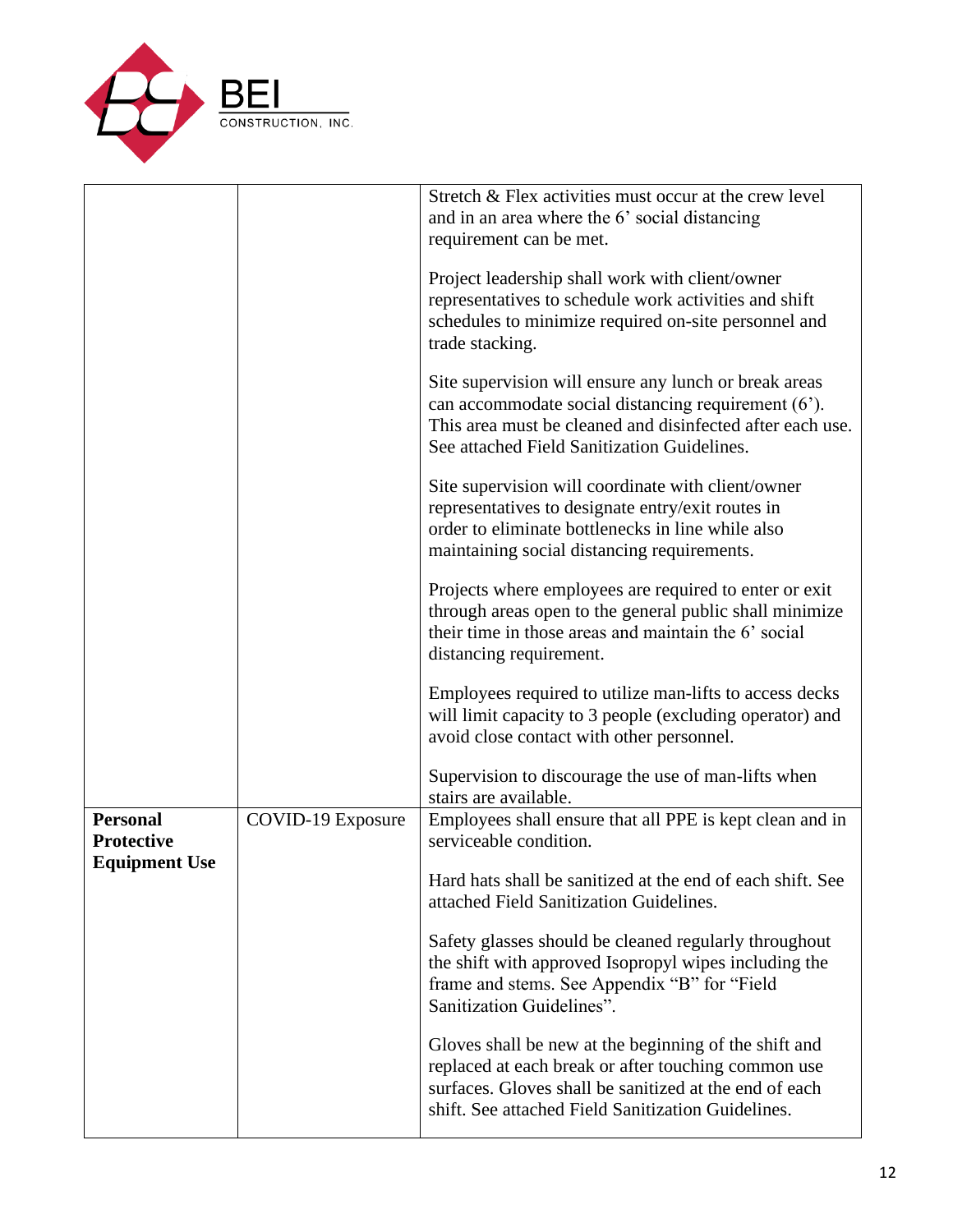![](_page_12_Picture_0.jpeg)

|                 |                          | Disposable Latex or Nitrile gloves may be used as outer<br>covering for cut resistant or leather gloves but must be<br>disposed of after each use.               |
|-----------------|--------------------------|------------------------------------------------------------------------------------------------------------------------------------------------------------------|
|                 |                          | Ear plugs must be inserted or removed with clean<br>washed hands and replaced daily or if dropped on the<br>ground or other surface.                             |
|                 |                          | Muff type hearing protection must be cleaned before<br>each use and after being dropped or laid down on any<br>common use surface.                               |
|                 |                          | Vests or other high visibility garments should be<br>sanitized at the end of each shift. See attached Field<br>Sanitization Guidelines.                          |
|                 |                          | Fall protection equipment shall be wiped down with<br>soap and water after each use. See attached Field<br><b>Sanitization Guidelines.</b>                       |
|                 |                          | Face masks or face shields shall be wiped down with<br>soap and water or other disinfecting agent prior to and<br>after each use.                                |
|                 |                          | Face masks or shields will be issued to the individual<br>employee and shall not be shared. See attached Field<br>Sanitization Guidelines for more information.  |
|                 |                          | Respiratory protection equipment will be in STRICT<br>accordance with CCR, Title 8, Section 5144.<br>The CDC, WHO and OSHA does not currently                    |
|                 |                          | recommend that healthy people wear face masks. If<br>the task requires the mask to be worn, then you must                                                        |
|                 |                          | follow the guidelines in the Respiratory Protection<br>Program.                                                                                                  |
| <b>MEWP Use</b> | <b>COVID-19 Exposure</b> | Mobile Elevated Work Platforms shall be sanitized at<br>the end of each shift or after each operator use. See<br>attached Field Sanitization Guidelines.         |
|                 |                          | Employees required to utilize man-lifts to access decks<br>will limit capacity to 3 people (excluding operator) and<br>avoid close contact with other personnel. |
|                 |                          | Any aerial lift is limited to 1 person.                                                                                                                          |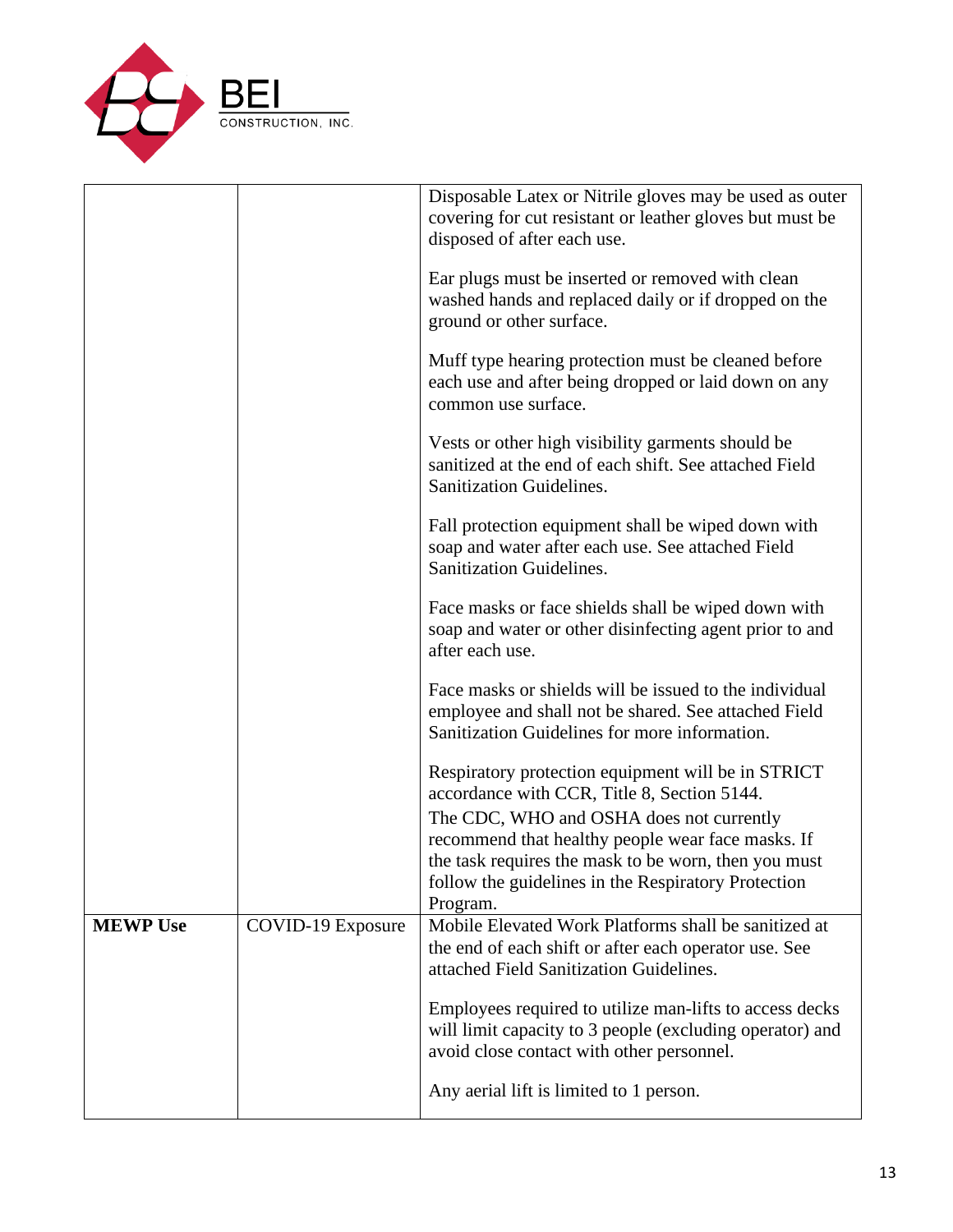![](_page_13_Picture_0.jpeg)

|                                    |                          | The use of double bucket (2 men in a bucket) is strictly                                                                                                                                                                                                                               |
|------------------------------------|--------------------------|----------------------------------------------------------------------------------------------------------------------------------------------------------------------------------------------------------------------------------------------------------------------------------------|
|                                    |                          | prohibited.                                                                                                                                                                                                                                                                            |
| <b>Ladders</b>                     | <b>COVID-19 Exposure</b> | Ladders are to be sanitized at the end of each shift and                                                                                                                                                                                                                               |
|                                    |                          | prior to being used by another employee. See attached                                                                                                                                                                                                                                  |
|                                    |                          | <b>Field Sanitization Guidelines.</b>                                                                                                                                                                                                                                                  |
| <b>Confined Spaces</b>             | <b>COVID-19 Exposure</b> | Confined space operations will be prohibited                                                                                                                                                                                                                                           |
| <b>Material</b><br><b>Handling</b> | COVID-19 Exposure        | Hand hold areas on material/debris bins shall be<br>sanitized at the end of each shift. See attached Field<br>Sanitization Guidelines. Wooden bins should be<br>avoided, but if necessary, hand hold areas should be<br>sprayed with disinfectant aerosol at the end of each<br>shift. |
|                                    |                          | Employees shall not dispose of food waste or lunch<br>containers in debris/material carts.                                                                                                                                                                                             |
|                                    |                          | Drinking water will be strictly limited to bottled water.<br>Water dispensing coolers are not allowed.                                                                                                                                                                                 |
|                                    |                          | Employees are required to remove gloves and sanitize                                                                                                                                                                                                                                   |
|                                    |                          | hands prior to grabbing water bottles for use.                                                                                                                                                                                                                                         |
| <b>Toilet &amp; Hand</b>           | COVID-19 Exposure        | Supervision shall ensure adequate toilet and hand                                                                                                                                                                                                                                      |
| <b>Washing</b>                     |                          | washing facilities are available based on a 20 to 1 ratio                                                                                                                                                                                                                              |
| <b>Facilities</b>                  |                          | or fraction thereof. Toilets are 20 to 1 per sex or fraction<br>thereof.                                                                                                                                                                                                               |
|                                    |                          | Toilet facilities shall be pumped on a<br>(daily/48hr/weekly) cycle and sanitized at the end of<br>each shift. Restrooms must have alcohol based<br>antibacterial hand sanitizer available.                                                                                            |
|                                    |                          | Supervision should make every effort to provide toilet<br>paper and disposable hand towels to individual<br>employees (1 roll per person as needed, etc.)                                                                                                                              |
|                                    |                          | Employees shall avoid using of community-use toilet<br>paper and hand towels.                                                                                                                                                                                                          |
|                                    |                          | Employees shall wash their hands with soap and water<br>for a minimum of twenty seconds after visiting toilet<br>facilities. Employees observed not following hand<br>washing requirements will be removed from the project.                                                           |
| <b>Safety Audits</b>               | <b>COVID-19 Exposure</b> | Audits/Observations must be verbalized between the<br>employee and manager maintaining social distancing<br>requirements.                                                                                                                                                              |
|                                    |                          | Photos can be taken from a safe distance for upload.                                                                                                                                                                                                                                   |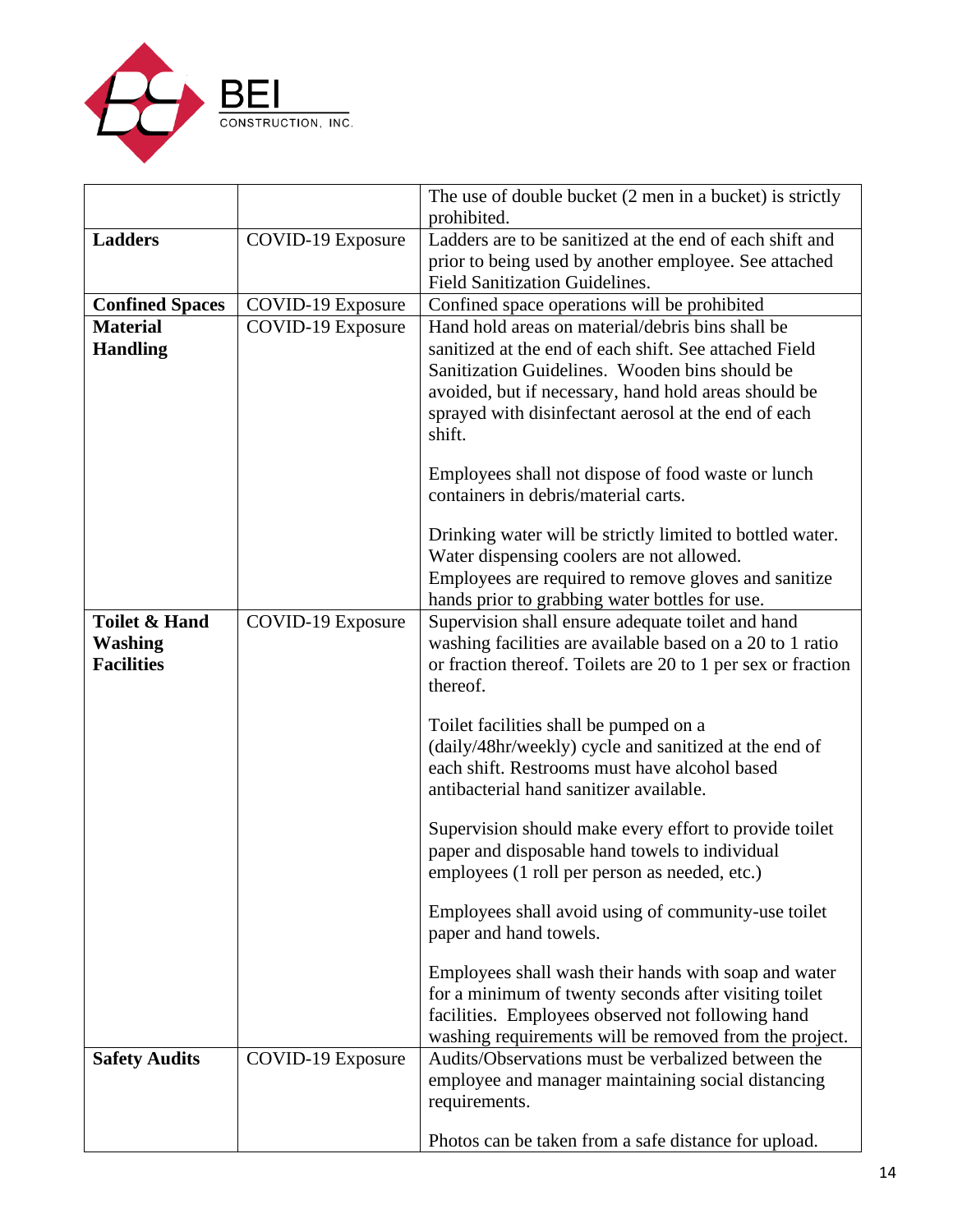![](_page_14_Picture_0.jpeg)

|                       |                   | Daily Safety Huddles or Weekly Safety Meetings                                                                                                                                                                                                                          |
|-----------------------|-------------------|-------------------------------------------------------------------------------------------------------------------------------------------------------------------------------------------------------------------------------------------------------------------------|
|                       |                   | should be documented with photos.                                                                                                                                                                                                                                       |
|                       |                   | Ensure devices are disinfected each day. See attached<br><b>Field Sanitization Guidelines.</b>                                                                                                                                                                          |
| <b>Hand and Power</b> | COVID-19 Exposure | The transfer of tools, radios, cell phones, materials,                                                                                                                                                                                                                  |
| <b>Tools</b>          |                   | documents, or etc. shall be sanitized prior to transfer.                                                                                                                                                                                                                |
|                       |                   | No direct (handshake) transfer is allowed.                                                                                                                                                                                                                              |
| <b>Field Office</b>   | COVID-19 Exposure | Have hand sanitizers available at all doors.                                                                                                                                                                                                                            |
| <b>Staff</b>          |                   | Wash hands regularly for no less than 20 seconds.                                                                                                                                                                                                                       |
|                       |                   | Use electronic communication where possible.                                                                                                                                                                                                                            |
|                       |                   | Do not shake hands.                                                                                                                                                                                                                                                     |
|                       |                   | Use hand sanitizer after any contact with other<br>employee's body, materials, tools, or documents.                                                                                                                                                                     |
|                       |                   | Maintain social distance. Limit physical contact with<br>others. Direct employees to increase personal space (to<br>at least 6 feet).                                                                                                                                   |
|                       |                   | Employees are to wash their hands with soap and water<br>before and after touching their face or eyes, eating or<br>drinking, after smoking, after sneezing, blowing nose,<br>coughing and using toilet facilities. Workers should<br>refrain from touching their face. |
|                       |                   | Do not allow people to congregate during lunch and<br>break or in break areas. Must maintain social distancing<br>requirements.                                                                                                                                         |
|                       |                   | Disinfect work area after each shift. See attached Field<br><b>Sanitization Guidelines.</b>                                                                                                                                                                             |
|                       |                   | Regularly Sanitize door handles including Entrance<br>doors, Refrigerators, Microwaves, and worksurfaces etc.<br>See attached Field Sanitization Guidelines.                                                                                                            |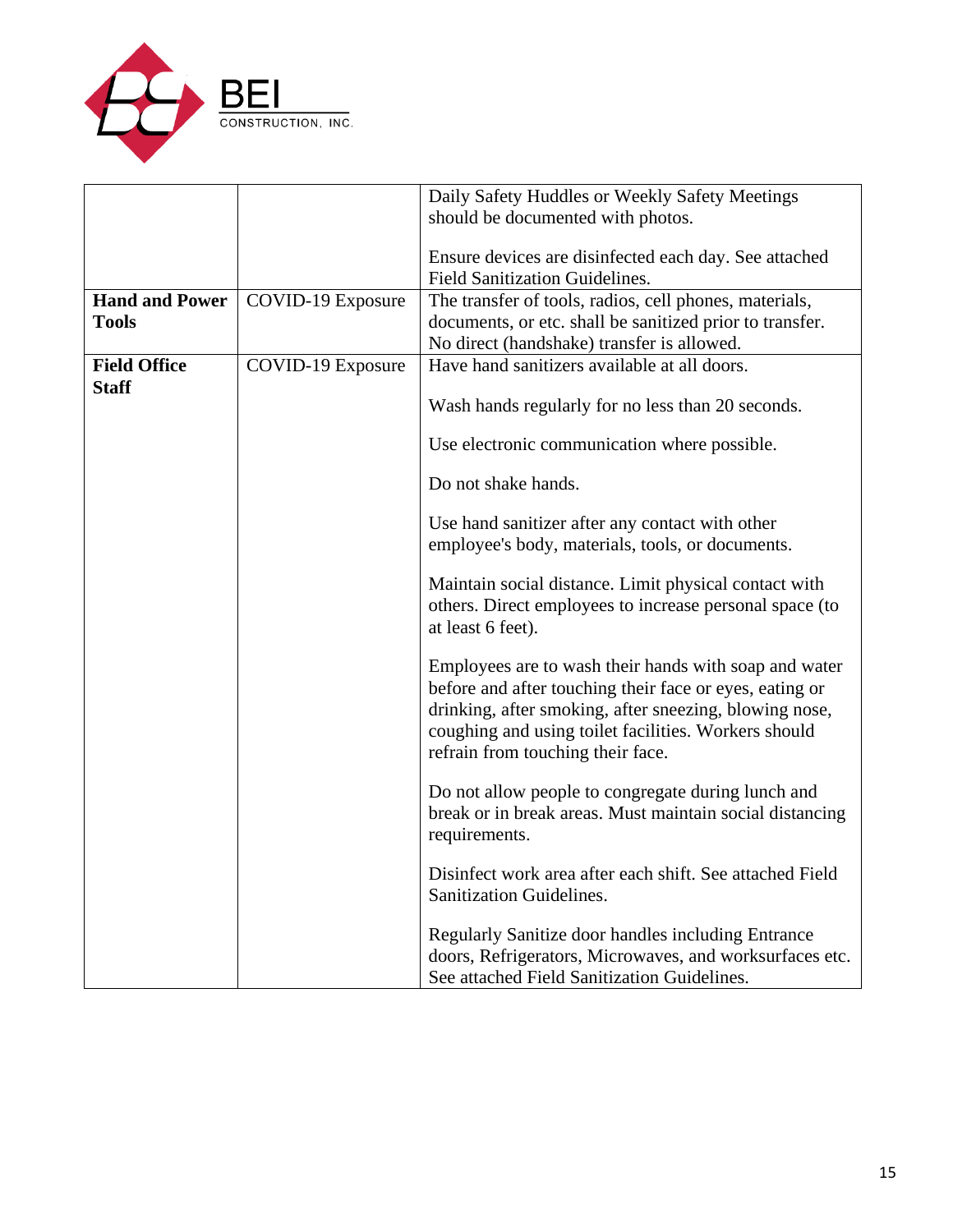![](_page_15_Picture_0.jpeg)

# **Appendix "B" Field Sanitization Guidelines**

# **Tools / Equipment**

Shall be wiped down with soap and water or disinfecting wipes prior to use. Use of a bleach solution is not recommended on tools. Unless, instructed otherwise by the site safety manager(s).

## **Phones/Tablets/Radios/Other Mobile Electronic Equipment**

Shall be wiped down using disinfecting wipes prior to use. No sharing of devices is allowed.

## **Hard Hats**

Wipe down hard hat exterior with water and soap or a cleaning solution, scrubbing with a soft brush or sponge. Do not dry with heaters hard hat can be reassembled before or after drying. Prior to re-use, conduct checks as recommended by the manufacturer's manual to assure that the hard hat is in working condition.

## **Garments**

Garments worn off the project must be laundered prior to returning to work.

If garments are left at the project, they will be placed in the designated lined container for cleaning.

#### **Eyeglasses / Face Shields**

Safety glasses should be cleaned regularly throughout the shift with approved Isopropyl wipes including the frame and stems.

Face masks or face shields shall be wiped down with soap and water or other disinfecting agent prior to and after each use. Face masks or shields will be issued to the individual employee and shall not be shared.

## **Refueling Operations**

Ensure hands are sanitized after any refueling operation

## **Gloves**

Gloves shall be new at the beginning of the shift and replaced at each break or after touching common use surfaces. Gloves will be placed in a designated lined container for cleaning.

## **Fall Protection**

Fall protection equipment shall be wiped down with soap and water after each use.

## **Project Trailers, Plan Shacks and Other Common Areas**

Surfaces shall be wiped down with soap and water or other disinfecting agent prior to each use. To include, but not limited to, the following:

- Handrails in stairways and walkways
- Gang box handles
- Entry gates
- Doors
- Interior and exterior doorknobs, handles, locks
- Lunch areas, conference rooms and other tables/chairs (including backs and arms)
- Shared hand/power tools, battery charging stations, etc.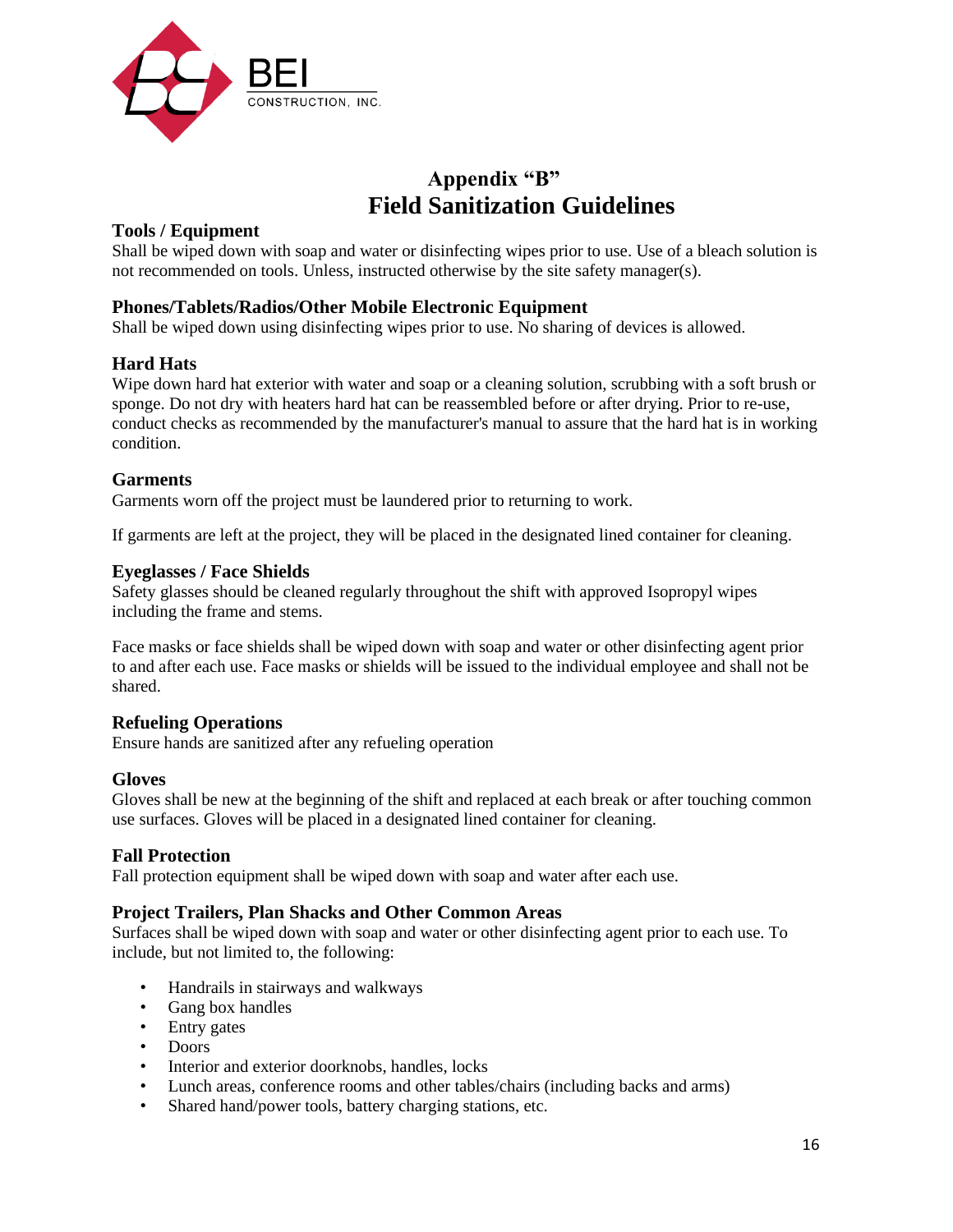![](_page_16_Picture_0.jpeg)

- Restrooms including handles, seats, locks, hand-wash stations, and soap dispensers
- Climate control/thermostat knobs
- Call buttons for elevators/personnel hoists
- Light switches
- Plan tables
- Printers
- Microwave ovens
- Coffee makers
- Laptops / cell phones/ tablets (do not use soap and water, use other disinfecting agents)
- Other shared/common areas

In addition to the above preventative cleaning and disinfecting measures, in the event of a suspected or laboratory-confirmed case of COVID-19 on the project, please follow these guidelines as established by the CDC to clean and disinfect your jobsite:

- Temporarily close off areas used by the ill individual
- Use appropriate PPE disposable gloves and gowns
- Wait as long as practical before cleaning and disinfecting to minimize potential for exposure to respiratory droplets
- Open outside doors and windows to increase air circulation in the area
- Clean and disinfect all areas used by the ill individual, focusing on frequently touched surfaces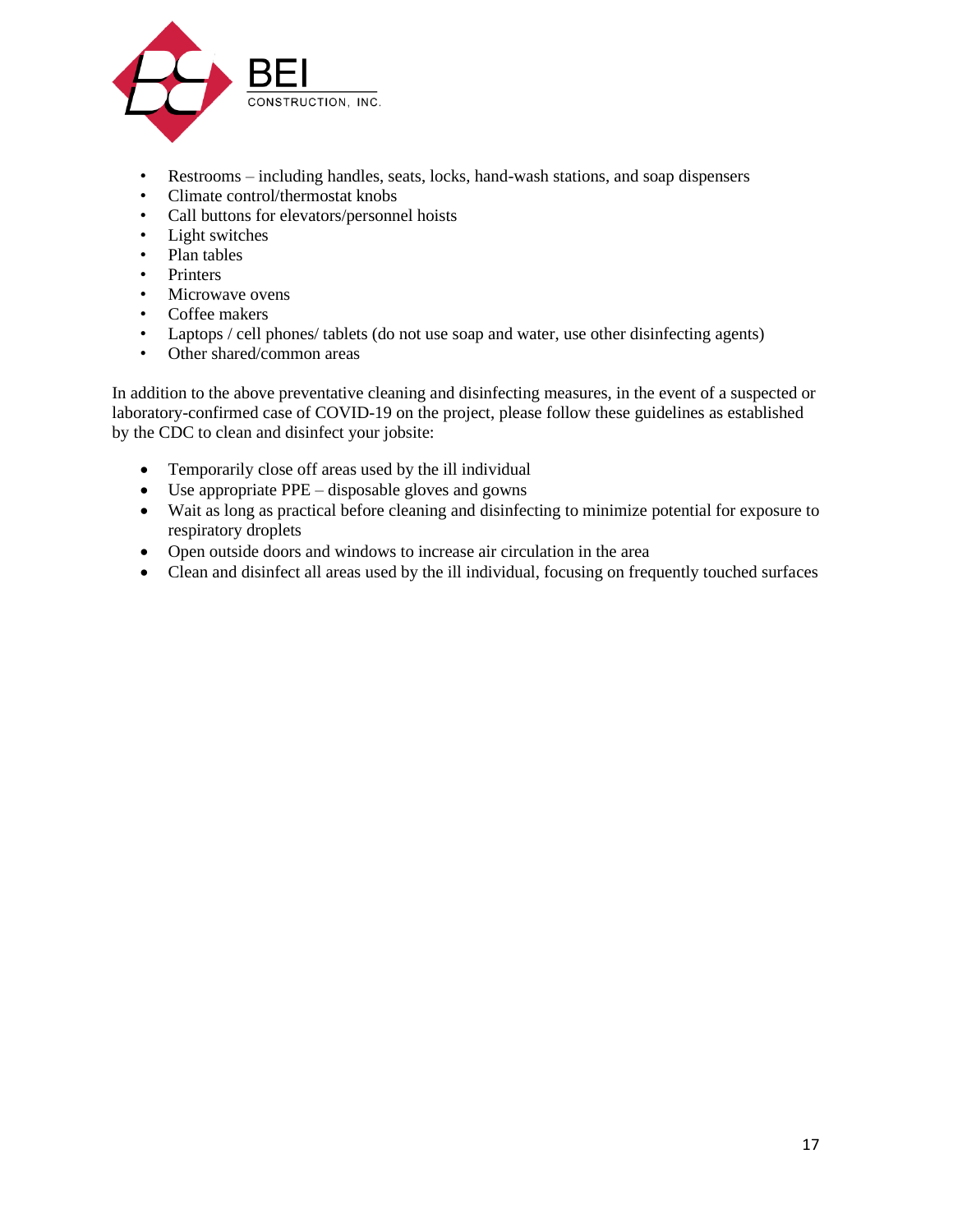![](_page_17_Picture_0.jpeg)

# **Appendix "C" COVID-19 Prevention Guidelines**

- 1. Do not touch your face with unwashed hands or with gloves.
- 2. Frequently wash your hands with soap and water for at least 20 seconds or use hand sanitizer with at least 60% alcohol.
- 3. Clean and disinfect frequently touched objects and surfaces such as workstations, keyboards, telephones, handrails, machines, shared tools, elevator control buttons, and doorknobs.
- 4. Cover your mouth and nose when coughing or sneezing or cough or sneeze into the crook of your arm at your elbow/sleeve.
- 5. Do not enter the jobsite if you have a fever, cough, or other COVID-19 symptoms. If you feel sick, or have been exposed to anyone who is sick, stay at home.
- 6. Constantly observe your work distances in relation to other staff. Maintain the recommended minimum six-feet distancing at all times when not wearing the necessary PPE for working in close proximity to another person.
- 7. Do not share phones or PPE.
- 8. Safety meetings will be by telephone, if possible. If safety meetings are conducted in-person, attendance will be collected verbally and the foreman/superintendent will sign-in each attendee. Attendance will not be tracked through passed-around sign-in sheets or mobile devices. During any in-person safety meetings, avoid gathering in groups of more than 10 people and participants must remain at least six (6) feet apart.
- 9. Employees must avoid physical contact with others and shall direct others (coworkers/contractors/visitors) to increase personal space to at least six (6) feet, where possible. Where work trailers are used, only necessary employees should enter the trailers and all employees should maintain social distancing while inside the trailers.
- 10. All in-person meetings will be limited. To the extent possible, meetings will be conducted by telephone.
- 11. Employees will be encouraged to stagger breaks and lunches, if practicable, to reduce the size of any group at any one time to less than ten (10) people.